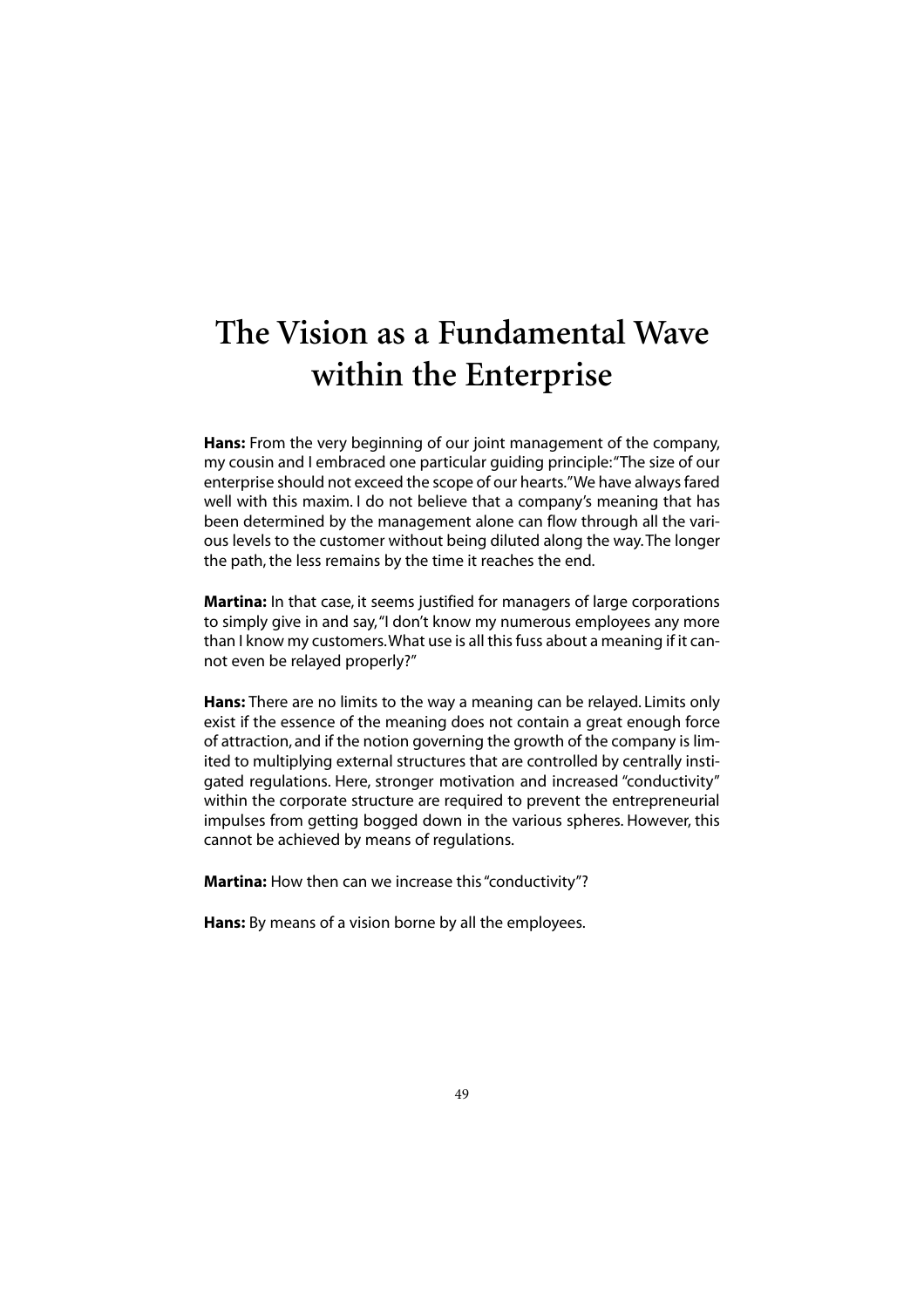At the beginning of the 1980s, I felt for the first time the need to draw up a corporate mission statement, so I sat down with our advertising consultant to draft something suitable. In order to elaborate my personal attitude toward the company, we created a nice little chart with a picture of a conductor swinging his baton. The conductor was supposed to be imparting the mission statement. This statement included four attributes we decided should characterize our company: professional competence, helpfulness, vitality, and a close affinity to music. In addition, there were four performance criteria against which to measure ourselves: product range, professional competence, service, and competitive prices. In terms of our corporate policy, we at least declared our intention to act in the service of the public, both by making music available in its many forms and by renouncing excessive growth. We intended that the enterprise should continue to develop within the framework of its social and economic environment, in a healthy and harmonious fashion.

A few years later, I decided to adapt this mission statement in line with changes that had occurred within the company. Our new advertising agency recommended the communication consultant Edmond Tondeur as an experienced adviser. I asked him to draft a new version of our mission statement and told him what I thought it should include. To my surprise, he turned down this assignment, declaring that a corporate mission statement could only be conceived collectively, in collaboration with our employees. However, he agreed to assist us in our endeavor in whatever way he could. Thus, in October 1988, we drove with twenty departmental heads to the Rigi mountain in central Switzerland, where we spent three days working on our new mission statement. Several more such sessions followed and subsequently, regardless of where they were actually held, went down in the company's history as the Rigi sessions.

To kick off our first mission statement session, I used a text from Antoine de Saint-Exupéry's *The Wisdom of the Sands* that expressed my feelings exactly: "If you want to build a ship, don't drum up the men to gather wood, divide the work and give orders. Instead, teach them to yearn for the vast and endless sea."

Not used to first feeling my way toward a specific goal and then imbuing it with spirit before implementing it, I nonetheless felt the truthfulness of Saint-Exupéry's words—and was disappointed that they failed to trigger any response from the group. My notion of euphoric employees working at a euphoric firm also suffered a severe blow on the very first day: the entire team used this opportunity to give free rein to all their discontent relating to the company. I was like a cat on hot bricks, anxious to immediately provide each critic with an appro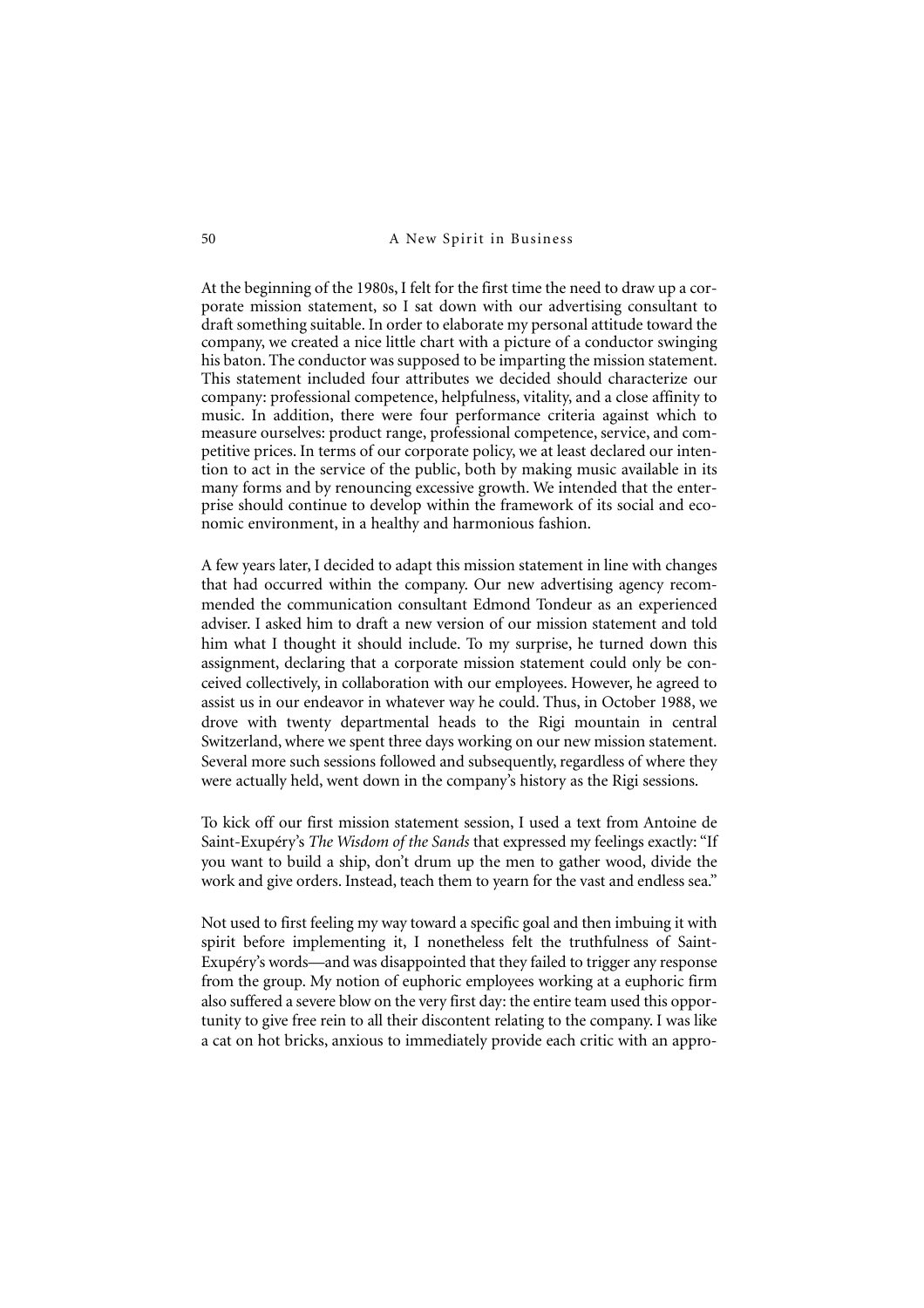priate answer. However, Tondeur, my adviser, held me back. "Just listen to what they have to say," he told me. "It's important that they get all of this out of their system. Besides, you don't have to have an answer for everything." Yet that is exactly what I did want, as I was eager to emerge from the work session as a ruler of minds. I must admit that I needed several more such sessions before I was capable of working together with my colleagues and before I understood that the freedom to express anger and criticism is indispensable if we are to make room for something new. Later, I wrote in a personal addendum to the session: "We draw on the things we like to do best because they give us pleasure, on limitations because they make us creative, and on our deepest yearnings because they lead us to the source of our very being."

However, everyday life at the company soon revealed that it was not so easy to deal with limitations as I had predicted in my notes at the time. All the same, our first jointly drafted mission statement contained fourteen statements concerning the internal dialogue as regards our customers, our employees, and the sustained existence of the company. We agreed that our mission statement should be neither a set of rules of conduct nor a list of strategic goals. Nor should it be an imposing self-portrait that did not do justice to our everyday business life. We wanted a mission statement to which we as individuals could align ourselves within the enterprise and toward which we could gear our actions. It should be a mirror of our strengths and weaknesses, a basis for a self-confident manner of working, and a basis for the development of mutual trust in our relationships. We regarded the implementation of these things as a process. The departmental heads kept notes of their experiences and shared them at regular intervals. Thus we were able to clearly identify the difficulties that arose in practice.

Time and time again, I felt that the criticism expressed by our employees hindered me. Whenever there was talk of too much pressure to perform, of too much hierarchy, of too little leeway to act independently, or—in connection with the not-particularly-attractive salaries paid to the sales staff—of a lack of job satisfaction, this aroused in me a mixture of opposition, despondency, and the urge to take flight. Such criticism, however, was simply an integral part of the constantly growing exchange within the company. And as we set about implementing the mission statement, my willingness to change also grew. I learned in a particularly striking way just how productive it ultimately is to take employees' reservations seriously. Only by addressing these reservations was I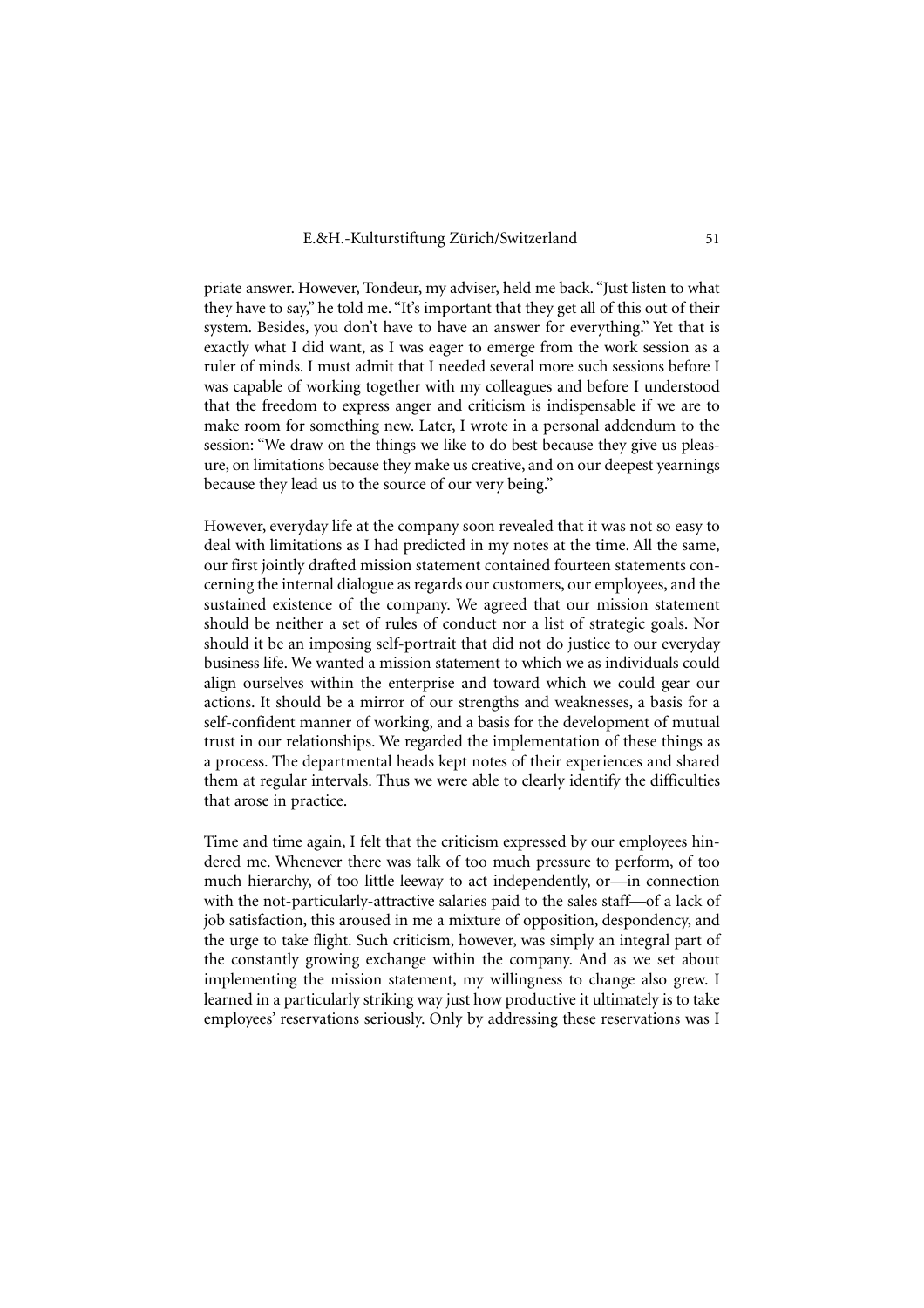able to discern whether they contained any fundamental messages that necessitated a change in direction or whether they stemmed from a fear of change.

Fear is nothing more than blocked creative energy. It begins to flow again as soon as it is met with acceptance instead of impatience and actionism. Thus I gradually learned how much creative potential lies in circumstances that are ostensibly experienced as restrictions and is set free as soon as we address these circumstances. Numerous Rigi sessions were devoted to staff development to enable us to achieve our creative potential together. The issues that these sessions brought to light provided us with material for a process lasting several years, during which we discovered how to create conditions that enhanced the employees' enjoyment of and satisfaction in their work, rather than stifling their valuable motivational energy. Instead of dwelling on shortcomings as before, I learned to identify and focus on the potential of the individual employees, as well as on the potential of the teams. Moreover, this shift of attention from supposed deficiencies to the positive qualities of those around me also had an effect on myself; it encouraged me to practice accepting my own shortcomings in the same way. In my notes of the time I wrote, "If everyone occupies a position offering challenges that fill him with joy, his energy can flow freely to where it is needed."

A series of seminars with the title of "Joy in Serving" that were organized along these lines initially met with opposition, as the concept of serving is usually associated with a difference in status between the person serving and the person being served. This misunderstanding sparked many productive discussions. For example, when asked by the course leader what gave him the greatest satisfaction when dealing with customers, one employee replied, "Whenever I can prove to the customer that he is wrong." Evidently, as a provider of services, this employee did not feel himself to be on equal terms with the customer. His statement confirmed the need for our seminar, as its objective was to strengthen the self-confidence of the participants and promote an understanding of a concept of serving that aimed to enable employees to experience themselves on equal terms with the customers. On this basis, they were able to reappraise their own qualities, such as professional competence, patience, and an ability to communicate, which in turn gave rise to increased satisfaction both with themselves as human beings and with their work.

Of course, this process did not always run smoothly. For example, we had agreed that every week each sales assistant at our CD stores should give away a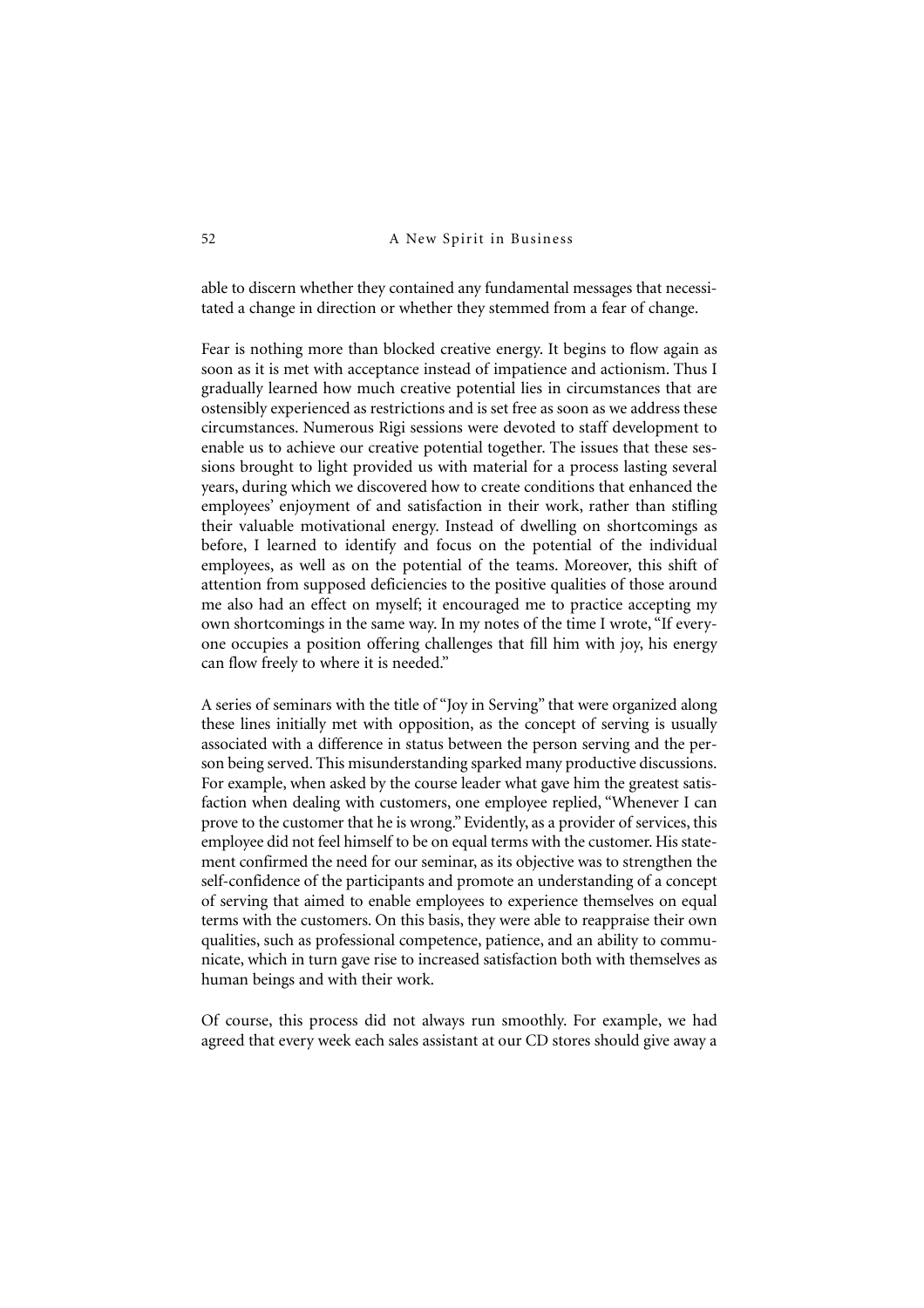free CD to a customer they felt would particularly appreciate it. Many of the employees had inhibitions about doing this, as they were afraid that the customer might view this gesture as an attempt to curry favor. Once, when I met Claus-Helmuth Drese, the former director of the Zurich Opera House, he said to me, "It's amazing at your stores. Whenever I step through the door, I'm presented with a CD as a gift." Our sales staff tended to assume that a prominent patron would not misunderstand their gesture. Furthermore, it appeared that they repeatedly made gifts to customers with whom the ice had already been broken, which was obviously not the original intention of the exercise.

The self-confidence of the individual repeatedly proved to be the be-all and end-all within the work processes and, as an entrepreneur, I sought all kinds of ways to boost our employees' self-confidence. On one occasion, quite by accident, I came across an American course program called "Color Me Beautiful." It is based on the knowledge that the skin reflects colors in ways that either enhance or diminish our charisma. Based on Goethe's theory of colors, each tone has four characteristic shades that radiate various degrees of warmth or coolness and can be associated with the seasons of the year—spring, summer, autumn, or winter. The aim is to help people find the family of shades that enhances their own particular skin type. I participated in such a workshop together with one of our female store managers. I can still picture her shining eyes as she stood in front of the mirror and discovered how much prettier the appropriate shade made her. I wanted to offer our staff this small pleasure and witness the change it brought about inside them. From apprentice to manager, it had the same beneficial effect. And I discovered how important the staff's self-esteem is to the successful development of a company.

Another initiative within our mission statement process was our cultural program. The employees were motivated to attend cultural events of their choice by being able to receive from the company a contribution toward costs. While there was no ceiling on the number of events, the offer was only valid if at least three events were attended per quarter. This program proved to be an ongoing success. Our employees attended concerts, theater productions, and opera performances that were of particular interest to them, and they shared their experiences with each other, as well as with the customers. Furthermore, their presence at the events generated a positive response among musicians and regular customers, and furthered our endeavors to network with the local music scene as stipulated in our mission statement.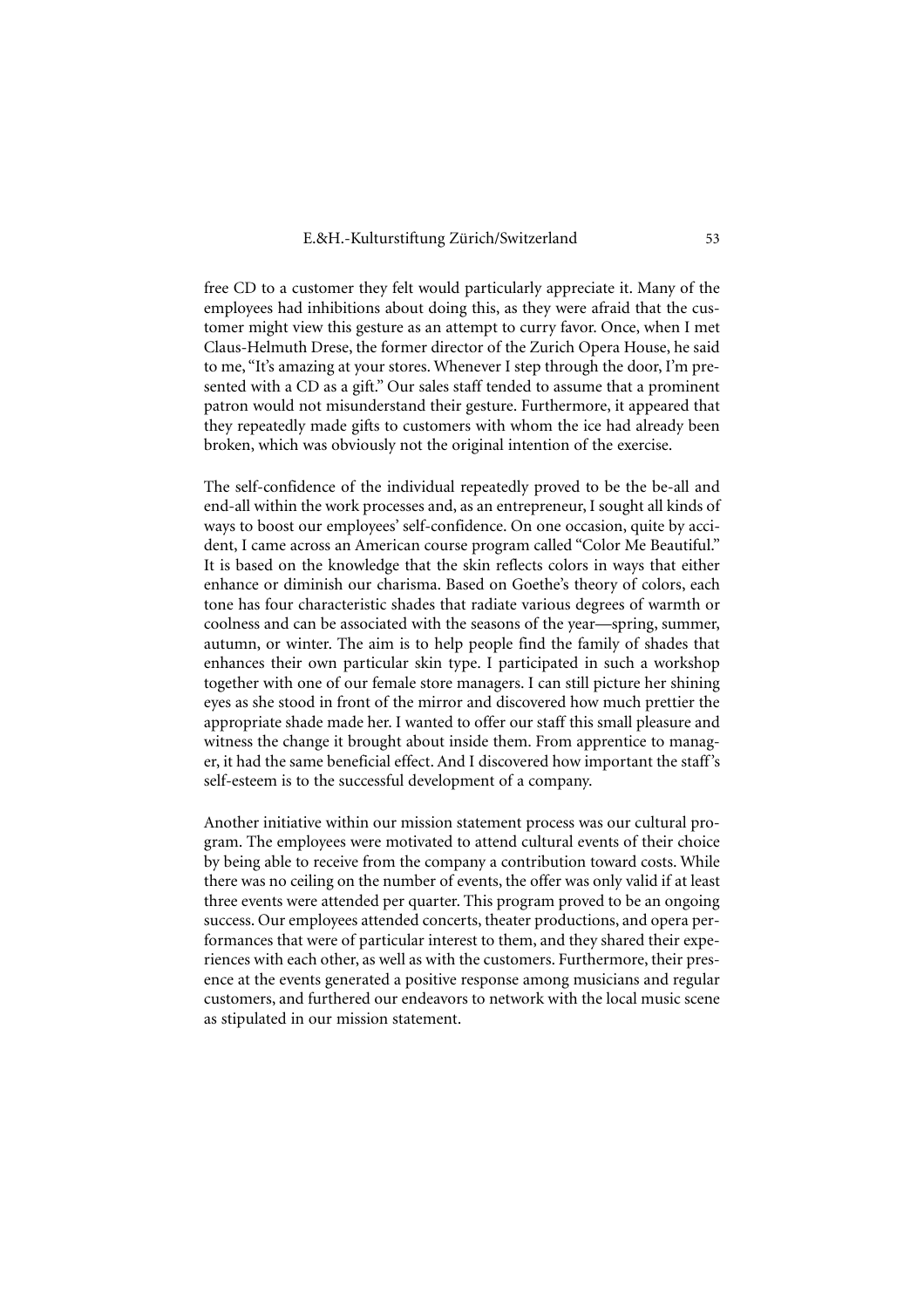One outcome of these changes was that at the beginning of the 1990s my cousin and I decided to restructure the company. It was our intention to withdraw from operative management, and as our children were not interested in taking over from us, we developed a ten-year plan to make the company less dependent on us. We realigned the former owner-oriented, hierarchical organization to create a corporate structure that resembled an arrangement of intersecting circles. During these changes, we also introduced our—as it later transpired, temporary—successor to his various duties. This step entailed a great deal of responsibility on our part, and I was far from certain about the future of the company. When, in the course of these developments, I read Matthias zur Bonsen's book *Führen mit Visionen* (Leading through Visions), I immediately knew that his approach would bring us considerably further.

## *A vision is not made. It is already there, just waiting to be discovered.*

In view of our plans to restructure the company, I quickly succeeded in persuading both the management and the board of directors to attend a workshop with the author of the book. During our work with him, we realized that a vision is not made, but rather discovered, because it is already present in the collective consciousness of all the members of the company. This insight took us straight to the next step. Until then, this topic had only been discussed among a relatively small group of management staff, so we now decided to repeat the workshop with all 150 employees participating. Despite the uncertainty as to whether my and my cousin's ideas—which were easy to present to a small team—might go under in a large group, curiosity compelled us to give it a try. We both agreed on one thing: the company should be guided into the future by a vision that would be discovered by us all.

As we could not simply close our stores for several days in a row, we worked for two days with half of the staff, followed by another two days with the other half. In both small groups and plenary sessions, we pinpointed and discussed the values that had been drawn up and were to be developed by the company to the benefit of society and our customers, employees, suppliers, and investors. We learned to perceive and express our inner visions. When the entire staff met on the following Sunday to compile all these images, we were surprised to discover how much we agreed on in terms of the meaning and the values of the company. This shared meaning is what gives a corporate vision its power, for it is instilled with energy by the entire workforce. Through this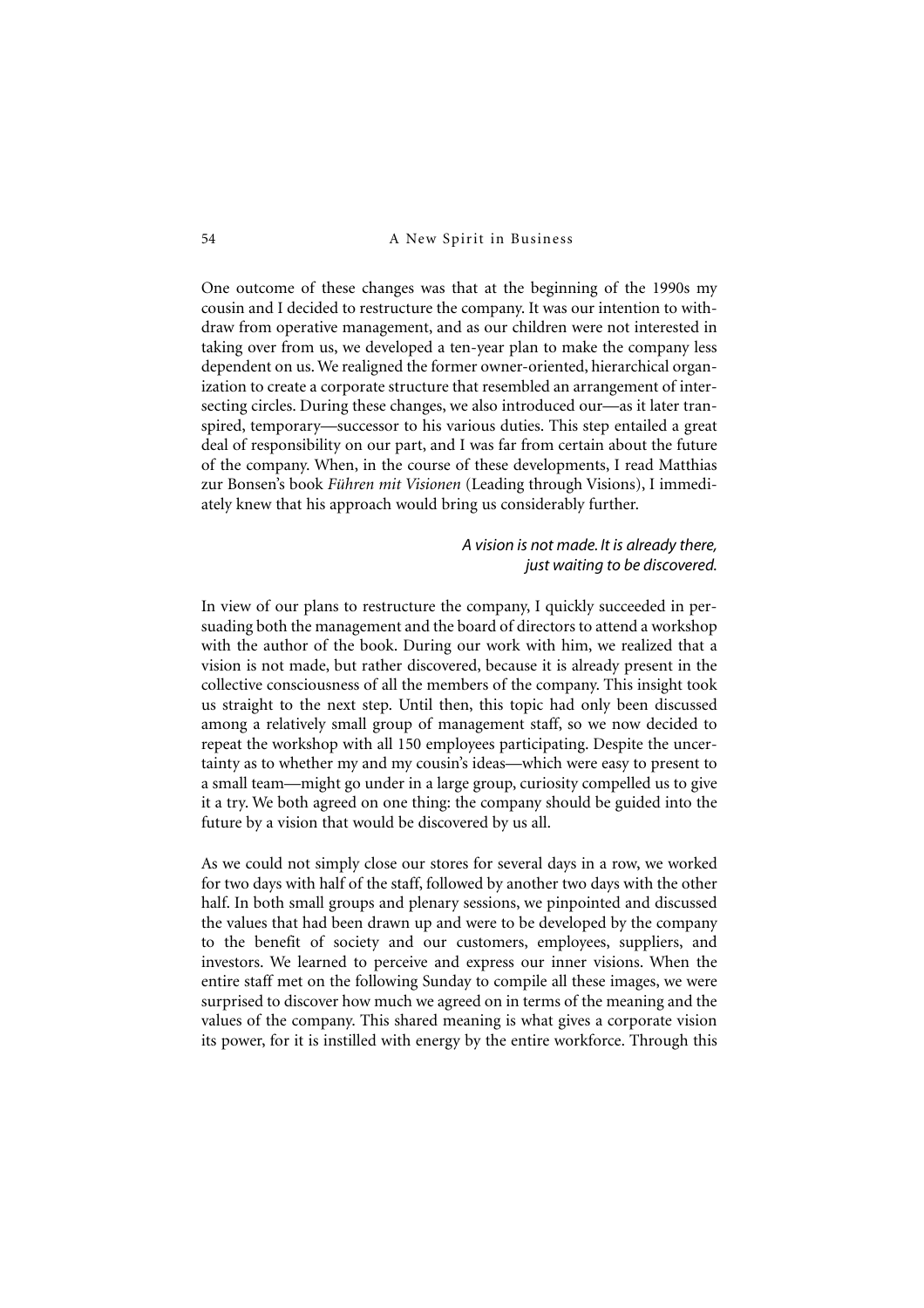collective process we learned that a vision is not merely a mental construct that is put down on paper, but rather an independent power, a kind of being that wants to be nourished. The more the vision is energized by everyone concerned, the stronger the impact of its pulling force will be, and the more comprehensively it will realize itself.

Antoine de Saint-Exupéry wrote: "…teach them to yearn for the vast and endless sea." In our particular case, the vision extended beyond the benefits for customers, employees, and entrepreneurs and also addressed the well-being of society. In comparison to our prior mission statement, we were now placing a greater emphasis on the company's service to the community. Our corporate vision was as follows:

- Music moves people and fosters a sense of community.
- Our company acts in the service of music.
- We are open to music of all styles and of all peoples and aim to create for it a bright, warm, and lively atmosphere.
- We enjoy a special bond with everyone for whom music is a profession or calling.
- Thanks to our vitality, innovative spirit, and enthusiasm, we are always at the pulse of what is happening in the world of music and on the music market.
- Our commitment, diligence, product range, and activities correspond to the needs of our customers and give rise to trust and lasting satisfaction.
- Our prices are in accord with the services we offer. They are fair, competitive, and credible.
- We are a workplace where individual talents are allowed to unfold through shared thoughts, feelings, and actions to the benefit of a meaningful whole.
- We are characterized by a positive basic attitude and therefore regard obstacles as opportunities.
- We assume responsibility for ourselves, our work, our company, and our environment.
- We cultivate a mutual "give and take" relationship with our business partners.
- We are an economically flourishing enterprise.
- Everything we do, we do as human beings for other human beings.